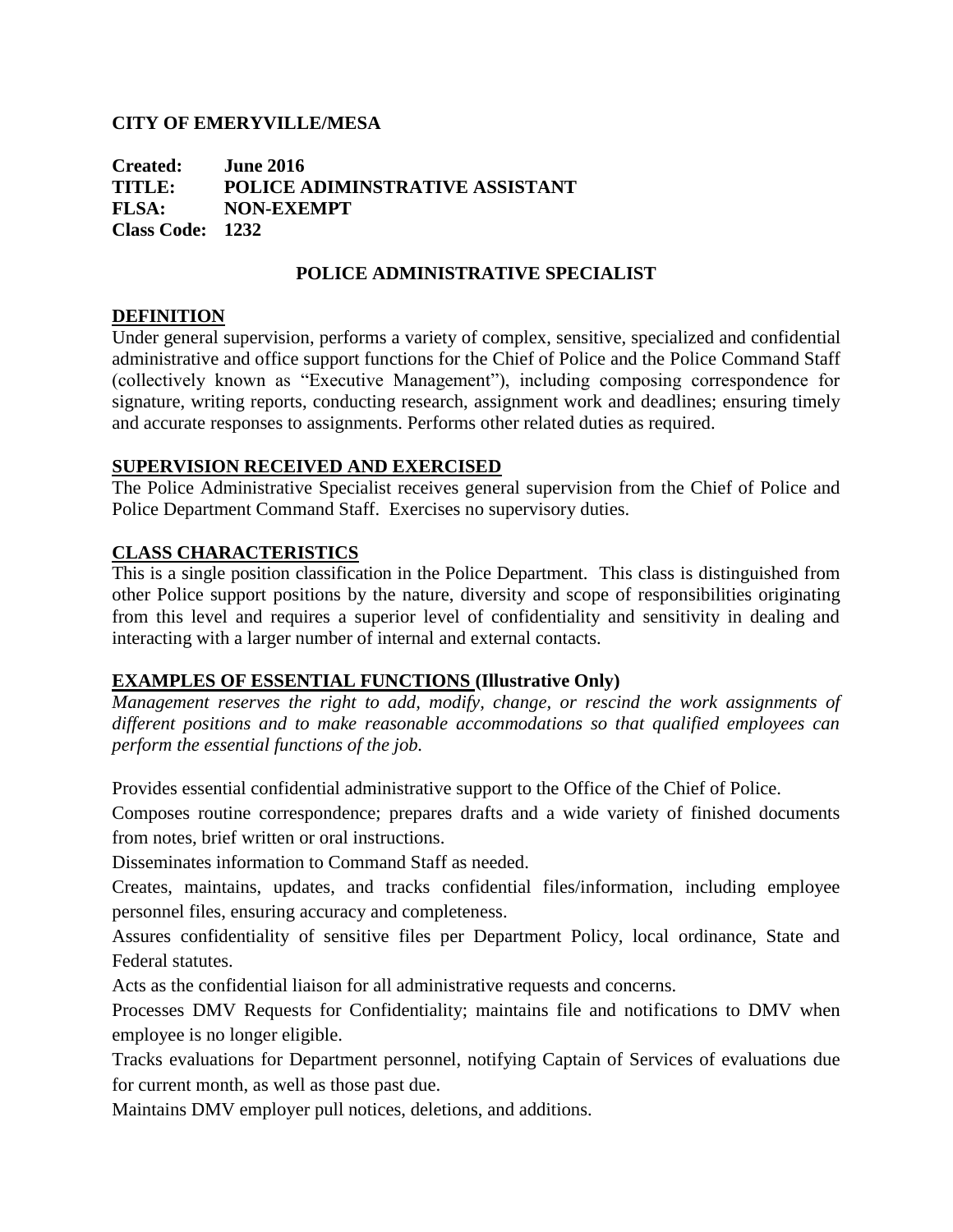Prioritizes and tracks time-sensitive events and assignments to ensure timely completion.

Compiles and maintains complex sensitive records.

Establishes, updates, and maintains manual and automated filing systems to store and track records/information.

Maintains the required state forms and logs for citizen complaints per guidelines and directives. Completes the complaint package and file the citizen complaint per guidelines when the investigation is concluded.

Maintains the Departmental log and required forms for Internal Affairs investigations per Departmental guidelines.

Completes Internal Affairs package and files appropriately when investigation is completed.

Receives and sorts mail, processing paperwork, accounts payable.

Provides Live scan and ink fingerprint to staff and public.

Conducts background investigations and issues permits and badges for card club and taxi drivers and ordering supplies and department forms.

Processes payroll and employee transaction forms and file department records.

Oversees the DUI Cost Recovery Program.

Resolves complaints and problems by interpreting departmental policies and regulations.

Attends and participates in community events.

Assists in the recruitment testing process; participates on Police Services Technician oral boards and officer physical agility testing.

Organizes own work, sets priorities and meets critical deadlines with minimal direction. Performs other duties as assigned.

# **QUALIFICATIONS**

# **Knowledge of:**

- Modern office practices and procedures including business correspondence.
- Microsoft Office software including desktop publishing software.
- Public relations techniques and procedures.
- Record-keeping and report writing principles and procedures.
- Modern office practices, methods, and equipment.
- English usage, grammar, spelling, vocabulary, and punctuation.
- Records management systems (both manual and automated).
- Techniques for providing a high level of customer service by effectively dealing with the public and City staff.

# **Ability to:**

- Perform administrative assignments independently with a high degree of accuracy and under minimum supervision.
- Organize own work and set priorities.
- Follow oral and written directions.
- Exercise good judgment in safeguarding confidential or sensitive information.
- Independently make decisions when required and exercise initiative when appropriate using established guidelines.